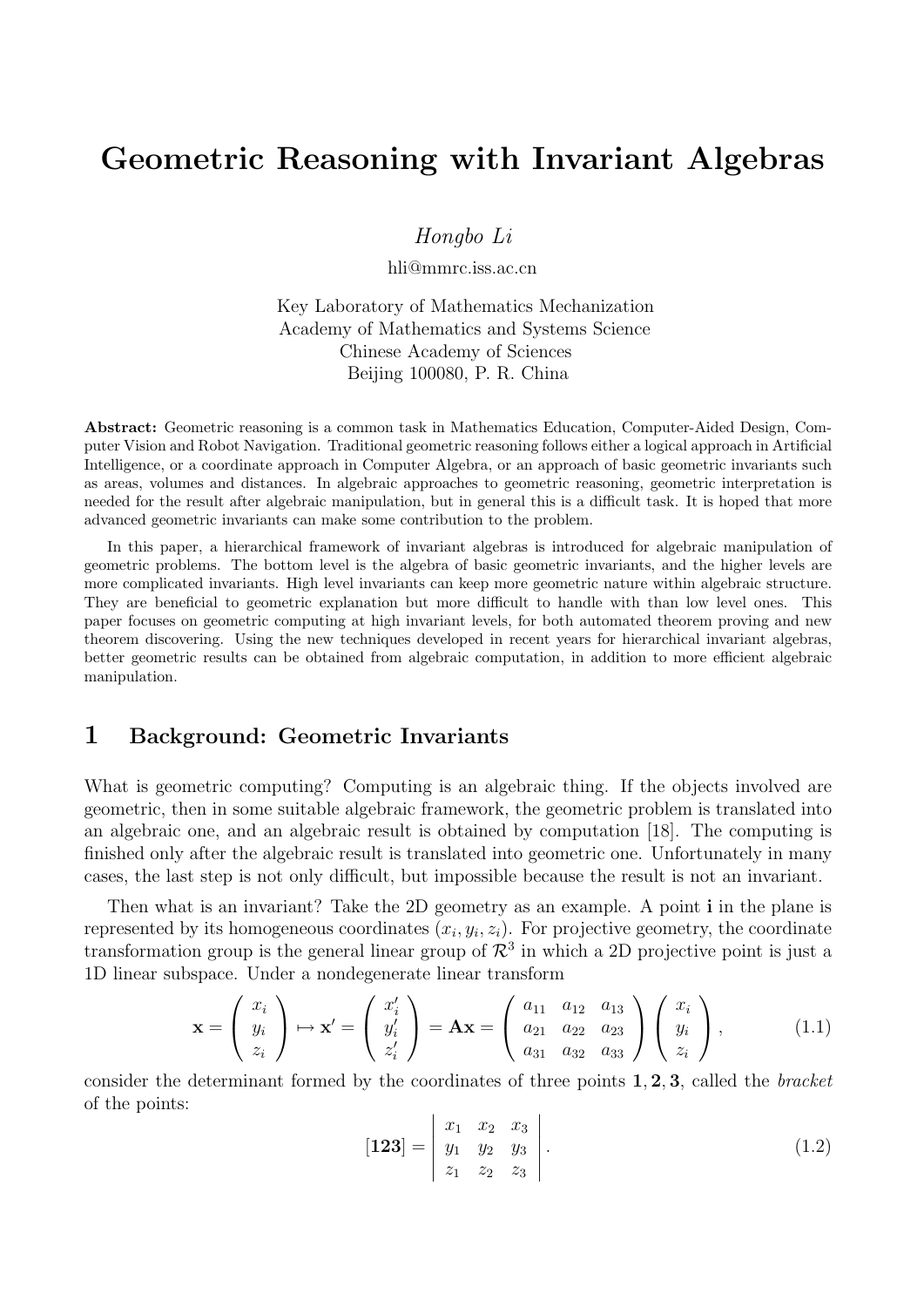Under the transform (1.1), the bracket is changed into

$$
[1'2'3'] = det(A)[123]. \t(1.3)
$$

A projective invariant c is a homogeneous polynomial of the homogeneous coordinates of a set of projective points, such that under an arbitrary general linear transform A of the realization vector space of the projective space, c changes by a scale which is a nonnegative integer power of the determinant of A:

$$
c' = \det(\mathbf{A})^r c. \tag{1.4}
$$

Brackets are projective invariants. In fact they generate all other projective invariants algebraically [15].

Historically projective invariants are among the first invariants that people studied. In studying these classical invariants, D. Hilbert established his three famous theorems: Hilbert Nullstellensatz, Hilbert Basis Theorem, Hilbert Syzygy Theorem. In geometric computing, people used coordinate polynomials to represent and compute invariants. This approach, however, is doomed to failure because of the difficulty of translating coordinate polynomials into invariant ones. In the 1970's, the Rota school launched a new approach of invariant computing by using the symbolic representation of brackets instead of the coordinate one, and using the syzygies among the brackets, i.e., their algebraic relations, in algebraic manipulation. In the symbolic bracket approach, the computations are often so concise that each step contains only two terms, e.g., in the biquadratic final polynomial approach [17].

An affine space is a hyperplane away from the origin of the realization vector space of a projective space. An affine transform is a projective transform leaving this hyperplane invariant. Any projective invariant is also affine invariant. The homogeneous coordinates of an affine point have the property that the coordinate corresponding to the basis vector not parallel to the hyperplane is constant, say it is 1. Then bracket  $[123]$  is just twice the signed area of triangle 123. The sign is determined by the orientation of the triangle in the affine plane. From this we get the classical geometric interpretation of the brackets: they are signed volumes of affine simplices.

Affine geometric computing based on areas directly, instead of barycentric coordinates, can be found in a number of literatures, e.g., the area method [1]. Since the barycentric coordinates are ratios of areas in which at least two of the three basis vectors occur, the difference between the area approach and the coordinate approach does not lie in their algebraic structure, but in their algebraic manipulation. Indeed, the former uses more syzygies than the latter, and allows algebraic dependencies in their elements, while the latter eliminates all algebraic dependencies. In contrast, the former approach allows for better performance in simplifying algebraic manipulation. Sometimes it is so simple that the proofs it generated are called "geometric", meaning that there is no or little difference between the algebraic approach and the Euclidean synthetic approach [1]. The completeness of the area approach, however, is not guaranteed. The coordinate approach guarantees the completeness of algebraic manipulation with heavy computing cost.

Euclidean geometry studies the affine space with an additional distance structure. The distance is induced by a Euclidean inner product structure (it is also correct to say this inversely). In fact, the square of the distance of two points is the inner product of the displacement vector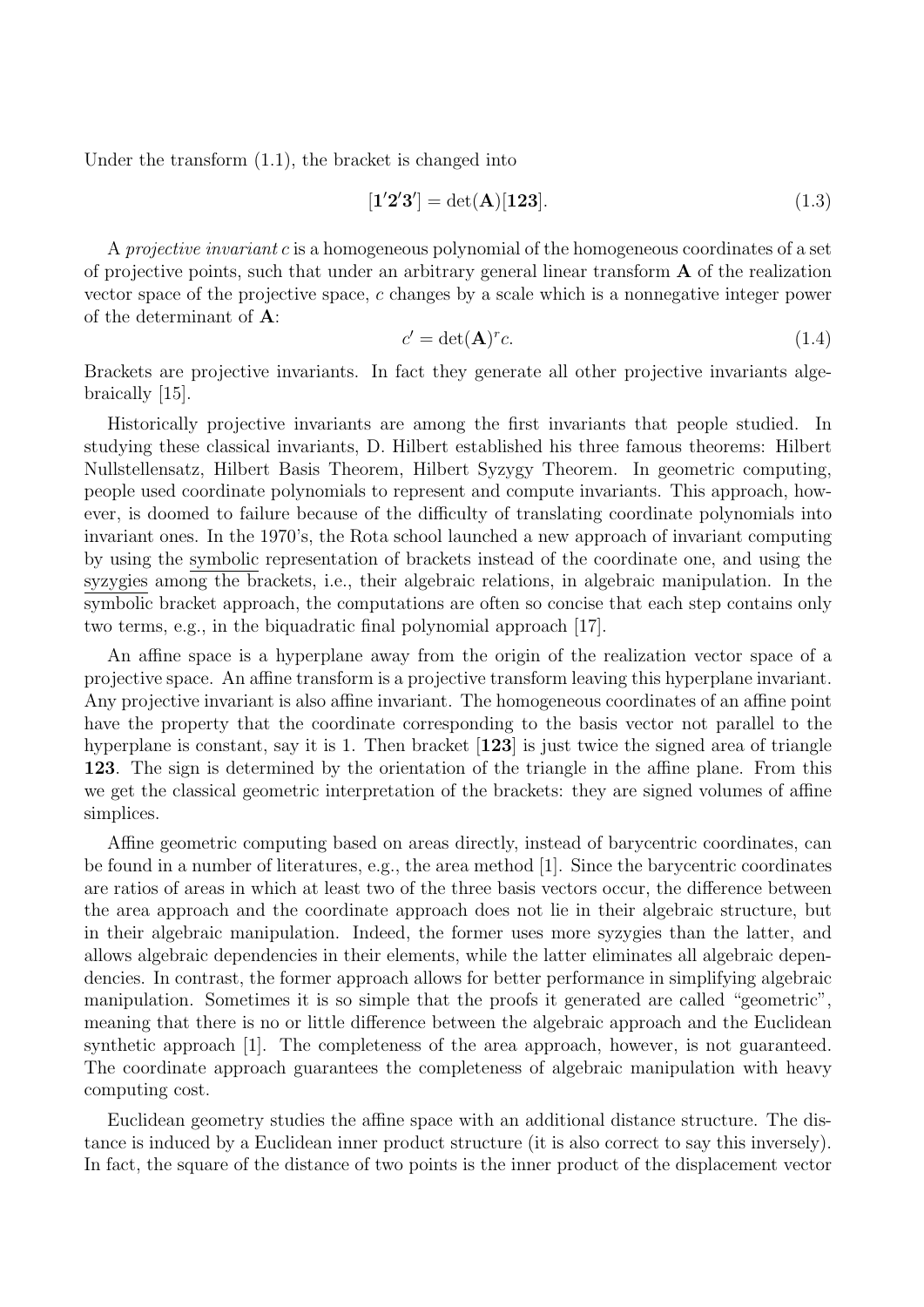between the two points with itself, and the inner product of two arbitrary vectors is the polarization of the inner product of a vector with itself. The geometry of an inner-product space is called orthogonal geometry, and the geometry of a distance space is called distance geometry. Their difference seems little (the former has an origin while the latter does not), but since the transform groups are quite different, so are the geometric invariants and computing techniques. Both geometries occurred at least in the 1940's, and a number of subsequent work followed, e.g., [1] and [16].

In orthogonal geometry, the basic invariants are inner products and brackets. In [15] it is said that only inner products are basic invariants. This statement has no contradiction with our statement because for Euclidean invariants Sturmfels only allows  $r = 0$  in (1.4). The two invariants are called "Pythagorean distances" and "signed areas" to signify their geometric meaning:

$$
\overrightarrow{\mathbf{AB}} \cdot \overrightarrow{\mathbf{CB}} = \frac{d_{\mathbf{AB}}^2 + d_{\mathbf{CB}}^2 - d_{\mathbf{AC}}^2}{2} = \frac{P_{\mathbf{ABC}}}{2}, \quad [\mathbf{ABC}] = \overrightarrow{\mathbf{AB}} \wedge \overrightarrow{\mathbf{CB}} = 2S_{\mathbf{ABC}}.
$$
 (1.5)

Having talked so far already, let us come back to the topic of this paper. The practical situation for geometric computing with invariant algebra is that using invariants simplifies algebraic description with the cost of more complicated algebraic manipulation: because of the algebraic dependencies among the basic elements, even the determination of whether or not two bracket polynomials are equal becomes a nontrivial task. Another aspect of invariant computing is that the invariants are still too low level: big bracket polynomials often occur in the procedure computation, making algebraic computation very complicated. The third aspect is that although the result of invariant computing is invariant and thus geometrically interpretable, the interpretation is still difficult to make: the result is usually a complicated rational bracket polynomial without any clear geometric meaning.

To alleviate the heavy duty of algebraic manipulation and at the same time keep more geometric nature within the algebraic structure, a hierarchy of high-level invariants is needed: the bottom level is the basic invariants, and each higher level invariant is a polynomial of the lower level ones. By putting the high level invariants into the algebra of basic invariants as new indeterminates, and treating their algebraic relations with basic ones as defining syzygies, we obtain an algebra of advanced invariants.

For example, in the 2D projective plane there are three pairs of lines  $(12, 34)$ ,  $(12', 3'4')$ , and  $(1''2'', 3''4'')$ . They intersect at points  $5, 5', 5''$  respectively. To compute bracket [55'5"] one only needs to substitute the expression of each intersection by the two points on a line of the line pair, then expand the result. In homogeneous coordinates there are  $2^3 = 8$  different (although equal) results, depending on the selection of one of the two lines in each line pair for the representation of the intersection. In bracket algebra, however, there are 16,847 different results [10]. When the high level invariant

$$
[(12 \vee 34)(1'2' \vee 3'4')(1''2'' \vee 3''4'')]
$$
\n(1.6)

is used to represent the intersection, it unifies 16,847 different forms of basic invariants. The advanced invariant is not only geometrically meaningful, but also simplifies syzygy manipulations through its structural symmetries.

In this paper we shall concentrate on a particular advanced invariant algebra: null bracket algebra [9]. It is suitable for geometric computing of all classical geometries: projective, affine,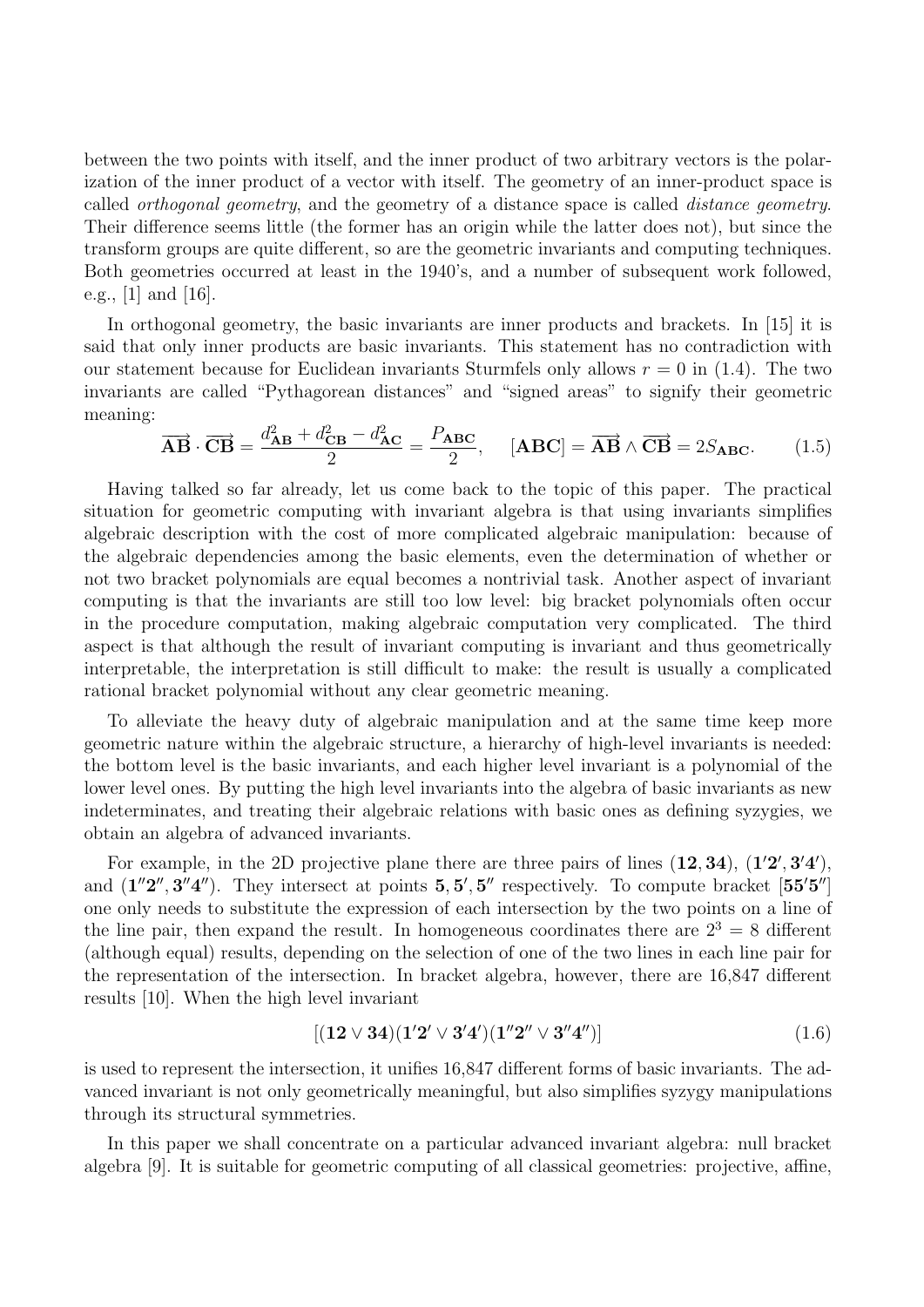Euclidean, spherical, non-Euclidean, conformal, etc. Its covariant companion is conformal geometric algebra, which is a universal algebraic framework for classical geometries [2], [14]. Conformal geometric algebra is established on the homogeneous version of the classical conformal model. So we first make an introduction of this model.

### 2 The Homogeneous Model and Conformal Geometric Algebra

We live in a 3D physical space with Euclidean structure. The usual algebraic description of the space is by means of a Cartesian coordinate system, which is composed of a special point: the origin, and three linearly independent vectors:  $e_1, e_2, e_3$ , such that the inner product of  $e_i$  and  $e_j$  is 1 if  $i = j$ , and 0 otherwise. This is the *Cartesian model* of 3D space.

The problem with the Cartesian model is that points and directions cannot be distinguished from each other. Both are represented by vectors. Although the former are represented by vectors starting from the origin while the latter by free vectors that can move in a parallel manner any where in the space, algebraically they have no difference. As a consequence, the Euclidean transforms, or more generally affine transforms, do not have linear representation.

When the origin of the coordinate system is dropped out of the physical space, we enter a realm of 4D space, in which the 3D physical space is a hyperplane away from the origin. This is the homogeneous coordinate model of the 3D space. In fact it is the model for 3D projective space, and each 1D subspace of the 4D linear space is a projective point. Points in the 3D physical space are intersections of the projective points with the 3D space. In homogeneous coordinates, they have the same coordinate in the basis direction not parallel to the 3D space.

A nice property of the homogeneous coordinate model is that points and directions are separated algebraically: points correspond to vectors not parallel to the 3D affine space, while directions are parallel to the 3D space. As a consequence, affine transforms are represented by linear transforms. This property has further consequences. Grassmann established his famous extension theory on this model. In this theory, a point or direction is a grade one object, two points extend via their outer product to a line incident to them, and the result is a grade two object; three points extend via the outer product to a plane incident to them, and the result is a grade three object, etc. *Grassmann algebra* is the result of this extension: it is the linear space spanned by the extension results, called *Grassmann space*, equipped with the outer product. The algebraic grade structure corresponds naturally to the geometric dimension structure.

For 3D projective geometry and affine geometry, the 4D homogeneous coordinate model is sufficient. But there is still the Euclidean structure left. The 3D linear subspace parallel to the 3D affine space is the space of displacements, also called the space of points at infinity, or directions. The Euclidean inner product is defined in this subspace. Thus in the homogeneous coordinate model, the inner product is not globally defined. If would be nice if the inner product can be extended to the whole 4D space. However, any extension with clear geometric meaning is impossible.

For example, let 1, 2, 3 be three points in the affine space. Then the following inner product

$$
\overrightarrow{12} \cdot \overrightarrow{32} = (2-1) \cdot (2-3) \tag{2.7}
$$

is meaningful. Since the inner product is bilinear, one may consider expanding the right side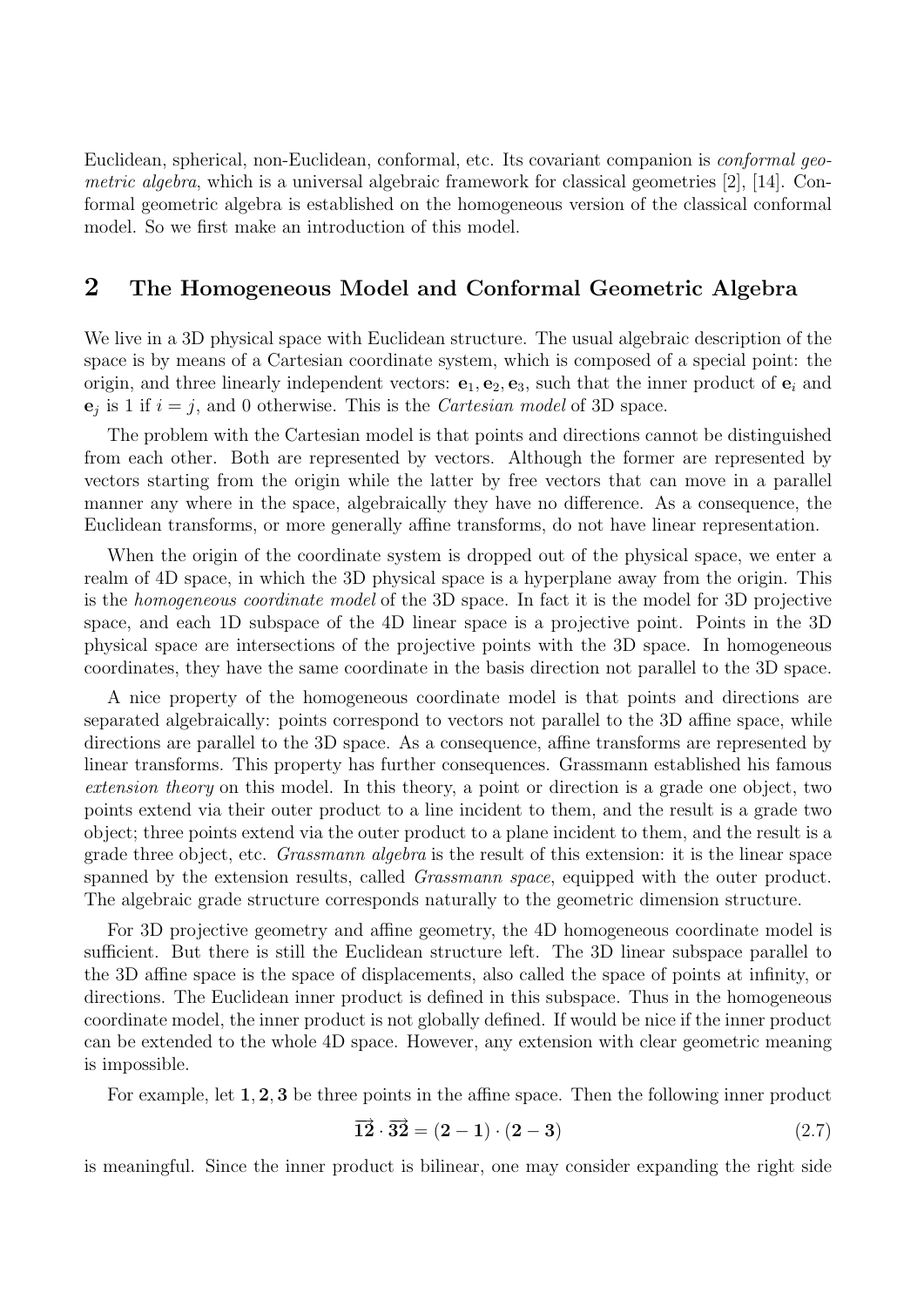of (2.7) to get

$$
2 \cdot 2 + 2 \cdot 3 - 1 \cdot 2 + 1 \cdot 3,\tag{2.8}
$$

however the  $\mathbf{i} \cdot \mathbf{j}'$ 's are geometrically meaningless. In other words, the 4D surrounding space does not have an inner product structure compatible with the Euclidean geometry of the 3D subspace such that the inner products are geometrically meaningful.

In the conformal model [13],  $nD$  Euclidean geometry is realized in  $(n+2)D$  Minkowski space, or more accurately, in the following subset:

$$
\mathcal{N}_{\mathbf{e}} = \{ \mathbf{x} \in \mathcal{R}^{n+1,1} \, | \, \mathbf{x} \cdot \mathbf{x} = 0, \, \mathbf{x} \cdot \mathbf{e} = -1 \}. \tag{2.9}
$$

Here **e** is a null vector in the  $(n+2)$ D Minkowski space, i.e.,  $\mathbf{e} \cdot \mathbf{e} = 0$ .

Elements in  $\mathcal{N}_{e}$  are in one-to-one correspondence with points in nD Euclidean space. Let null vector  $e_0 \in \mathcal{N}_e$  be the origin. In the conformal model, a point **x** in  $\mathcal{R}^n$  is represented by the null vector

$$
\mathbf{x}' = \mathbf{e}_0 + \mathbf{x} + \frac{\mathbf{x}^2}{2} \mathbf{e}.\tag{2.10}
$$

For  $\mathbf{x}'_i = \mathbf{e}_0 + \mathbf{x}_i +$  $\mathbf{x}_i^2$ 2 e,

$$
|\mathbf{x}_i - \mathbf{x}_j| = |\mathbf{x}'_i - \mathbf{x}'_j|,\tag{2.11}
$$

so  $\mathcal{N}_{e}$  is an isometric model. As a consequence, the inner product in  $\mathcal{N}_{e}$  is geometrically meaningful: for points  $\mathbf{a}, \mathbf{b}$  and their null vector representations  $\mathbf{a}', \mathbf{b}',$ 

$$
\mathbf{a}' \cdot \mathbf{b}' = -\frac{|\mathbf{a}' - \mathbf{b}'|^2}{2} = -\frac{d_{\mathbf{ab}}^2}{2},\tag{2.12}
$$

The conformal model is not only a non-Euclidean model for Euclidean geometry, but also a quadratic model for affine geometry: the 3D geometric space is not realized as an affine space, but a quadric space, in the 5D Minkowski space. The model has its geometric origin in the work of Wachter (1840's), and algebraically it is formally stated in the Ph. D. thesis of S. Lie (1872). It has the very nice feature that (1) the grade structure of the Minkowski space fits naturally into the geometric structure of the 3D geometry: points are grade one objects, 0D lines and circles (point pairs) are grade two objects, 1D lines and circles are grade three objects, 2D planes and spheres are grade four objects, etc.; (2) the inner product of the Minkowski space has clear Euclidean geometric meaning when restricted to the set of algebraic elements representing geometric objects: the inner product of two points or circles, or a point and a circle, is their squared Euclidean distance; the inner product of two lines, or a point and a line, or a line and a circle, is the cosine of the angle of intersection if they intersect, or the signed distance between them in other cases [3].

From the definition (2.9), it is clear that the conformal model depends on the choice of the origin  $e_0$ . In [12], a more general version is proposed, called the *homogeneous model*. It is based on the set of null vectors

$$
\mathcal{N} = \{ \mathbf{x} \in \mathcal{R}^{n+1,1} \, | \, \mathbf{x} \cdot \mathbf{x} = 0 \}
$$
\n
$$
(2.13)
$$

and a null vector  $e \in \mathcal{N}$  called the *point at infinity*. An element  $x \in \mathcal{N}$  represents a point if and only if  $\mathbf{x} \cdot \mathbf{e} \neq 0$ . Two elements in N represents the same point if and only if they differ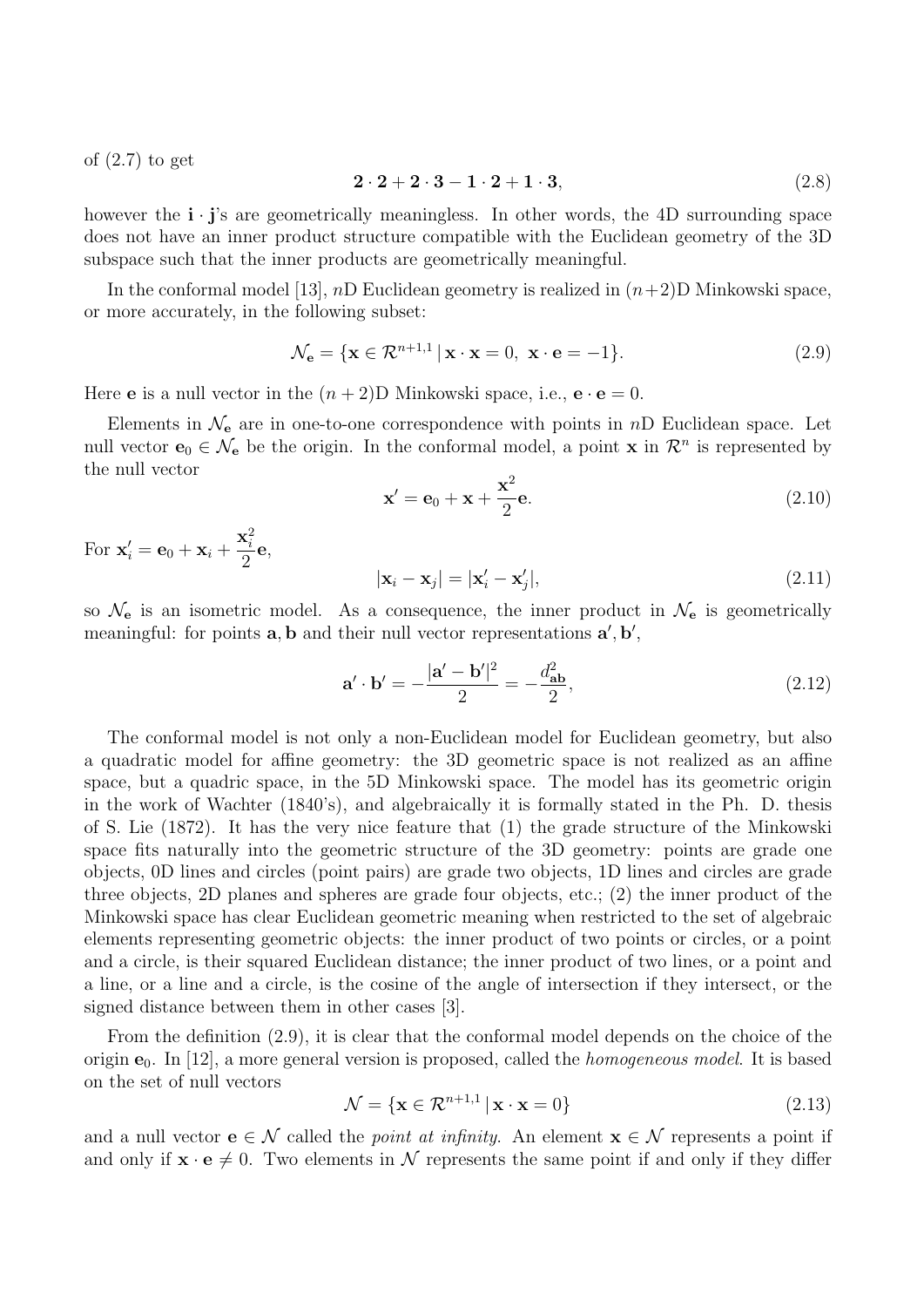by a nonzero scale. This representation is homogeneous, and the model is conformal instead of isometric. Because of this, it can represent various classical geometries of different metrics [14].

On the other hand, with the introduction of two additional dimensions, algebraic computation based on coordinates in the  $(n+2)$ D space becomes more complicated, and using invariants in this framework becomes more important.

The geometric algebra established upon the homogeneous model is called *conformal geo*metric algebra [5]. It is the covariant algebra of Euclidean distance geometry. For invariant computation, conformal geometric algebra provides a natural setting for finding advanced geometric invariants. We shall leave the discussion of advanced invariants for the next session, and concentrate on the system of basic invariants instead.

The algebra of basic invariants in the conformal model is the inner-product bracket algebra in which all vectors are null. There are four kinds of basic invariants:

1.  $\mathbf{e} \cdot \mathbf{a}$ , where **a** is a null vector representing a point. In the conformal setting,

$$
\mathbf{e} \cdot \mathbf{a} = -1. \tag{2.14}
$$

2.  $\mathbf{a} \cdot \mathbf{b}$ , where  $\mathbf{a}$ ,  $\mathbf{b}$  are null vectors representing two points. In the conformal setting,

$$
\mathbf{a} \cdot \mathbf{b} = -\frac{d_{\mathbf{ab}}}{2}.\tag{2.15}
$$

3. [e12  $\cdots$  (n + 1)], where null vectors 1, 2,  $\cdots$ , n + 1 represent different points in the nD Euclidean space.

In the conformal setting, when  $n = 2$ , [e123] equals twice the signed area of triangle 123. In particular,  $[e123] = 0$  if and only if 1, 2, 3 are collinear. For general n, the bracket is  $1/n!$  times the signed volume of the simplex with vertices 1 to  $n + 1$ .

4.  $[12 \cdots (n+2)]$ , where null vectors  $1, 2, \cdots, n+2$  represent different points in the nD Euclidean space.

In the conformal setting, when  $n = 2$ , then if points 1, 2, 3, 4 are collinear, then [1234] = 0, else if  $123$  is a triangle, let 0 be its circumcenter and r be its radius, then

$$
[1234] = S_{123}(d_{04}^2 - r^2). \tag{2.16}
$$

In particular,  $[1234] = 0$  if and only if 1, 2, 3, 4 are cocircular or collinear.

For general n, on the right side of  $(2.16)$ , **0** is the circumcenter of the simplex generated by the first  $n + 1$  points in the sequence, and S is the signed volume of this simplex.

In the above list, the third is just the classical bracket of  $n + 1$  points in nD projective geometry. The first is the coordinate corresponding to the basis vector not parallel to the hyperplane representing the nD Euclidean (affine) space. The first and the third are all the basic affine invariants, and the third is all the basic projective invariants.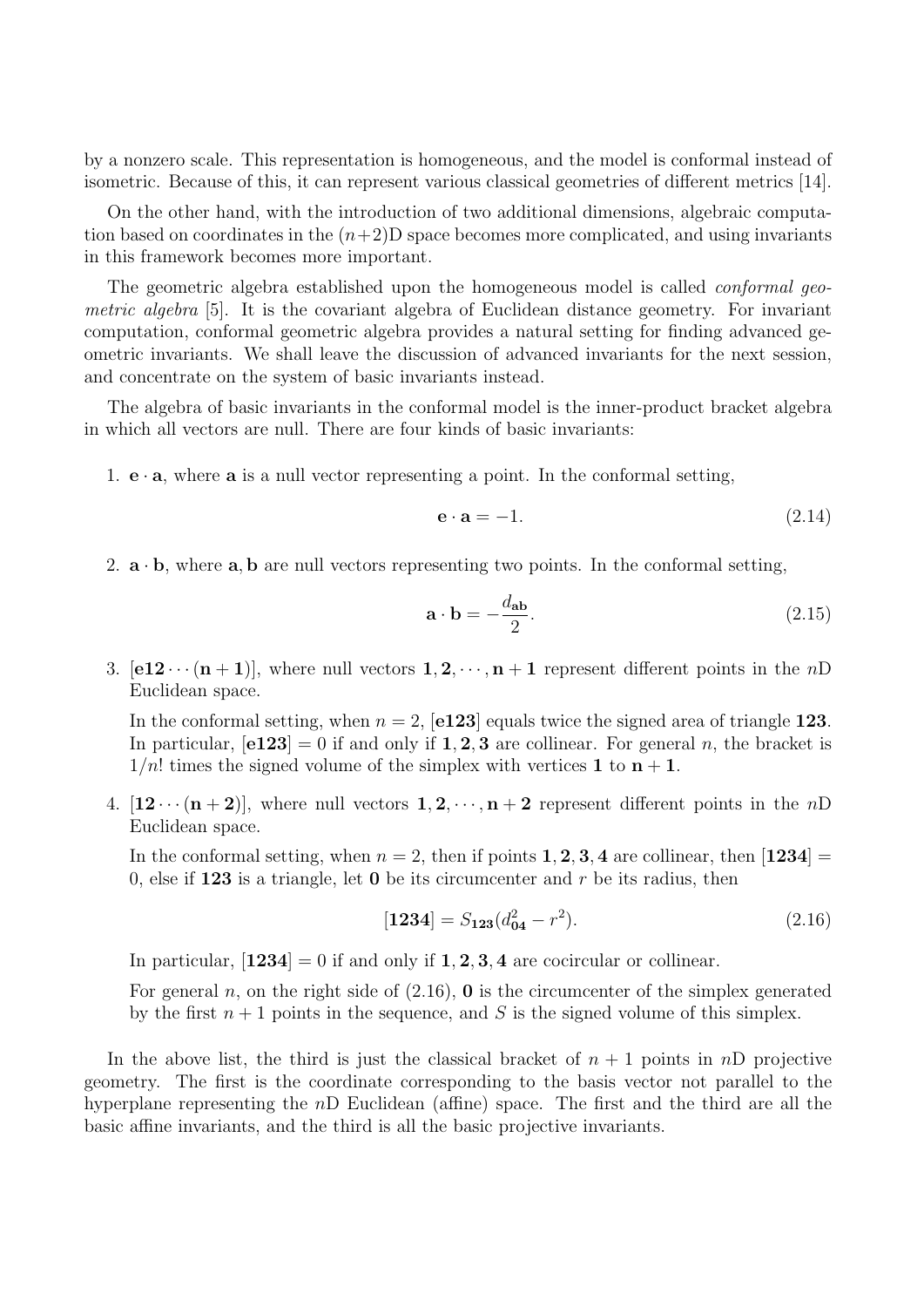## 3 Algebra of Advanced Invariants

First we consider projective geometry. The covariant algebra of projective geometry is called Grassmann-Cayley algebra [16]. This is an algebra equipped with two multiplications which are dual to each other: the outer product, usually denoted in invariant theory by the juxtaposition of elements instead of the wedge symbol, and the meet product, denoted by the symbol "∨". The dual operator is defined only for elements of grade  $n + 1$ , where n is the dimension of the projective space. In fact, the dual of the outer product of  $n + 1$  vectors is just the bracket formed by them.

An expression in Grassmann-Cayley algebra, called *Cayley expression*, refers to a polynomial (noncommutative!) formed by a set of vectors through the two products. All scalar-valued expressions and the dual of grade- $(n + 1)$ -valued expressions generate a polynomial ring (commutative!), called the *Cayley bracket algebra*. The generating elements are naturally graded by the number of products of vectors, and any monomial in this algebra has clear geometric meaning: the outer product represents the geometric extension, and the meet product represents the geometric intersection. This is an algebra of advanced projective invariants, and includes the bracket algebra as a subalgebra.

We use an example of automated theorem proving in nD projective geometry to show the role of advanced invariants play in representing and computing geometric relations. The Desargues *Theorem* and its inverse in  $nD$  projective space is stated as follows:

Let there be two triangles  $123$  and  $1'2'3'$  in nD projective space. Assume that the three pairs of corresponding edges intersect at points

$$
a = 12 \cap 1'2', \quad b = 23 \cap 2'3', \quad c = 13 \cap 1'3'
$$

respectively. Then points  $\mathbf{a}, \mathbf{b}, \mathbf{c}$  are collinear if and only if lines  $11', 22', 33'$  concur.



Figure 1: Desargues Theorem in nD space.

In the  $(n + 1)$ D vector space realizing the nD projective space, the intersection of lines 12 and  $1'2'$  is just the intersection of line 12 and hyperplane  $1'2'U$ , where U is the outer product of  $(n-2)$  vectors in generic position and thus represents a generic  $(n-3)D$  plane. The reason for this "extension" is that in  $nD$  geometry generally two lines do not intersect, while a line and a hyperplane do. Extending line  $1'2'$  to a generic hyperplane passing through this line simplifies algebraic manipulation considerably.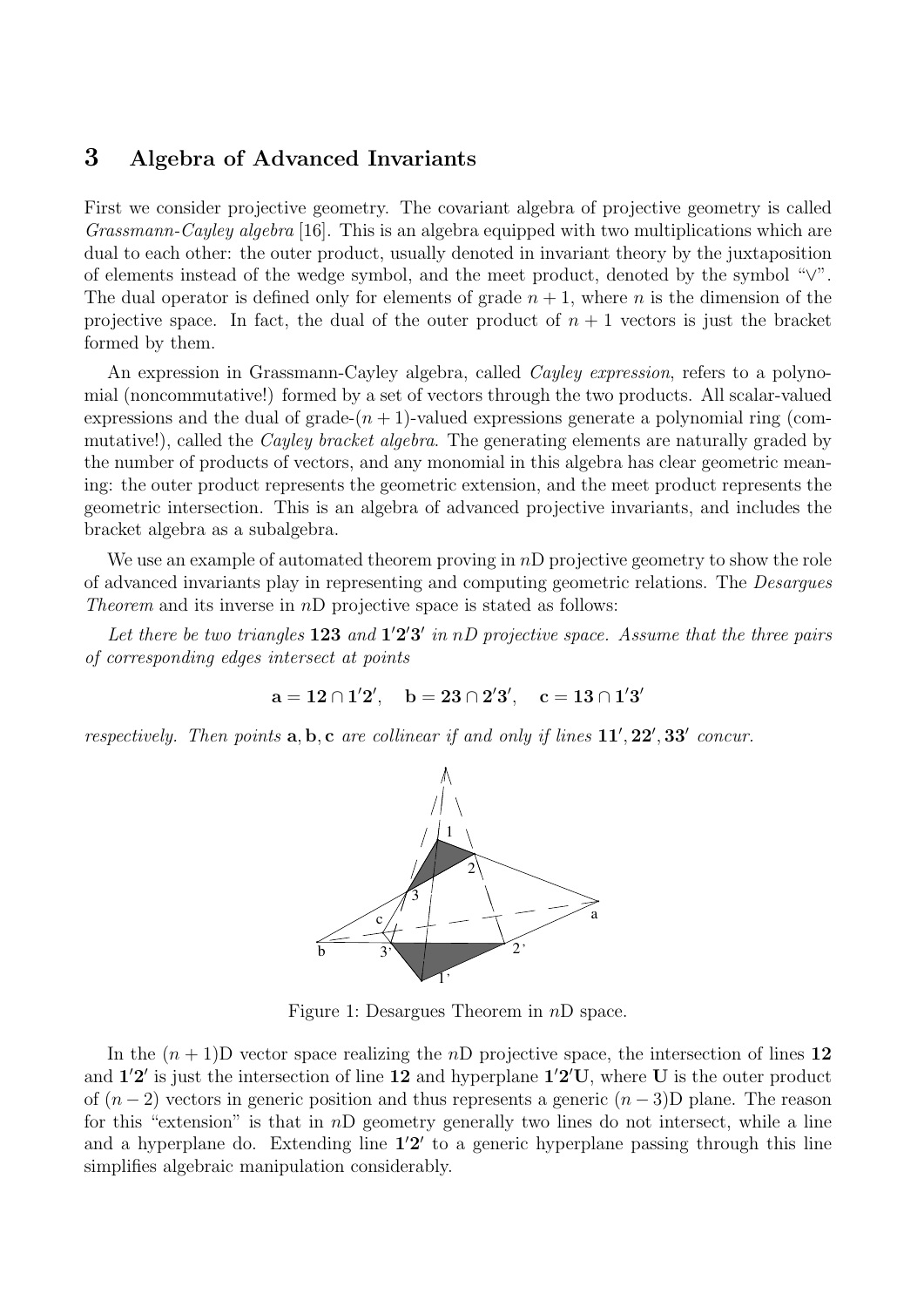There is a deeper reason for this extension. The intersection of two lines in  $nD$  geometry cannot be represented by algebraic invariants which usually refer to polynomials, but only by rational invariants. A rational invariant is a rational polynomial of coordinates which is invariant as a whole but neither the numerator nor the denominator of which is invariant.

In Grassmann-Cayley algebra,  $\mathbf{a} = 12 \cap 12'$  is represented by

$$
a = 12 \vee 1'2'U = [11'2'U]2 - [21'2'U]1.
$$
\n(3.17)

The second equality is the *expansion* from Grassmann-Cayley algebra to bracket algebra, or more generally, from the algebra of covariants to the algebra of invariants.

When the meaning of the symbols is clear from the context, the dummy element  $U$  is often omitted, and (3.17) becomes

$$
a = 12 \vee 1'2' = [11'2']2 - [21'2']1.
$$
\n(3.18)

Since the representation of a projective point by a vector is unique only up to a nonzero scale, (3.18) can be written in terms of rational invariants:

$$
\mathbf{a} \simeq 2 - \frac{[21'2']}{[11'2']} \mathbf{1}
$$

where " $\simeq$ " denotes that the two sides of the symbol are equal up to a nonzero scale.

In nD projective space, points  $\mathbf{a}, \mathbf{b}, \mathbf{c}$  are collinear if and only if  $\mathbf{a}$  is on the hyperplane  $\mathbf{bcU},$ i.e.,

$$
[\mathbf{abc}\mathbf{U}] = 0.\tag{3.19}
$$

When dummy element **U** is omitted, the equation becomes  $[\text{abc}] = 0$ . Similarly, in nD space three lines  $11', 22', 33'$  concur if and only if line  $11'$ , hyperplane  $22'U$  and hyperplane  $33'U$ concur, i.e.,

$$
11' \vee 22'U \vee 33'U = [122'U][1'33'U] - [1'22'U][133'U] = 0.
$$
 (3.20)

When dummy element **U** is omitted, the equation becomes

$$
11' \vee 22' \vee 33' = [122'][1'33'] - [1'22'][133'] = 0.
$$
\n(3.21)

Thus, by means of rational invariants, the incidence relations of points and lines in  $nD$ projective geometry have the same algebraic representations as long as  $n > 1$ . nD Desargues Theorem states that if intersections a, b, c exist, then  $[\text{abc}] = 0$  if and only if  $11' \vee 22' \vee 33' = 0$ . This theorem is a direct corollary of the following algebraic identity:

$$
[(12 \vee 1'2')(23 \vee 2'3')(31 \vee 3'1')] = [123][1'2'3']11' \vee 22' \vee 33'. \tag{3.22}
$$

The proof of (3.22) is very easy. First expand the meet products into brackets:

$$
12 \vee 1'2' = [11'2']2 - [21'2']1, \\ 23 \vee 2'3' = [22'3']3 - [32'3']2, \\ 31 \vee 3'1' = [11'3']3 - [31'3']1,
$$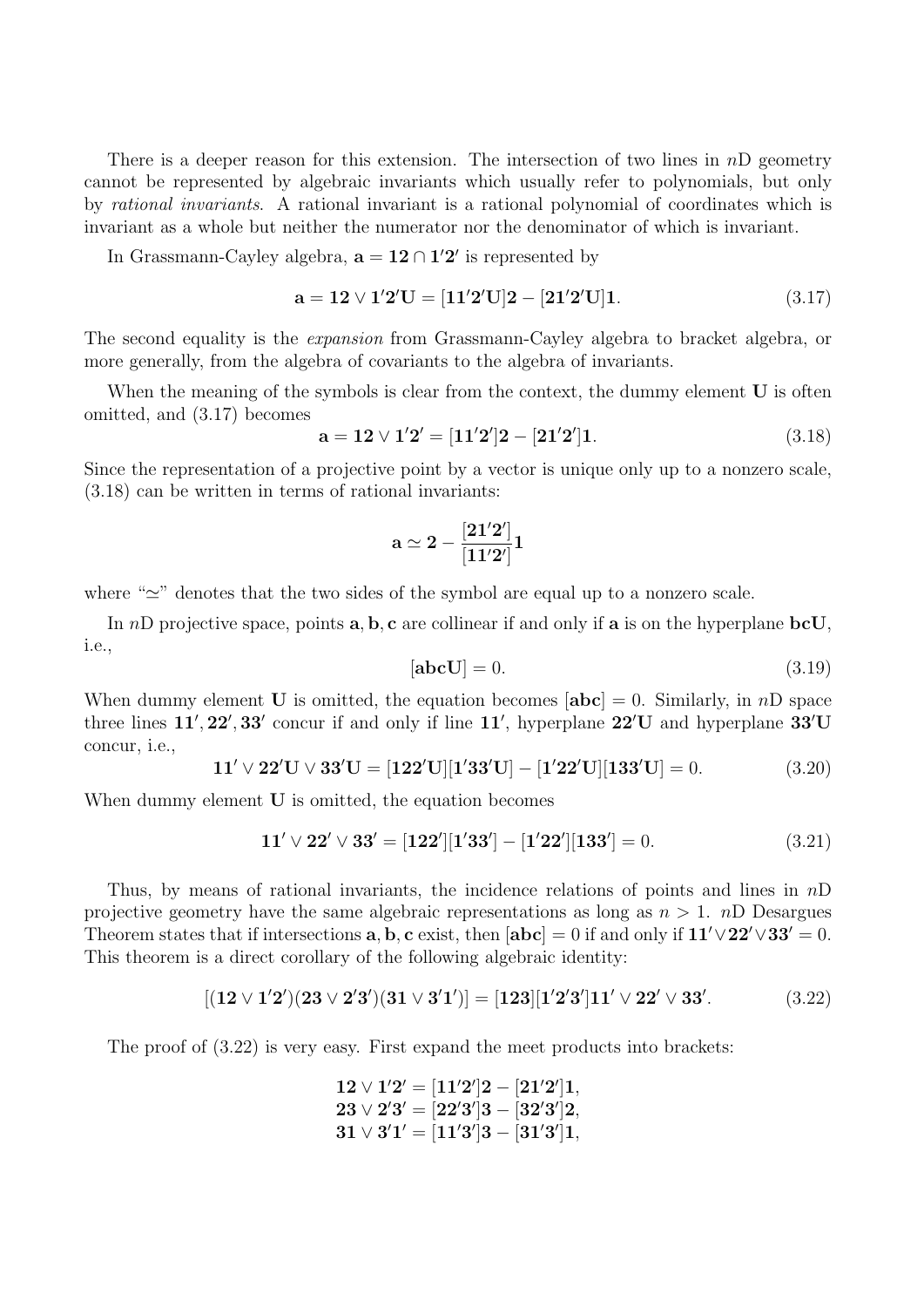Then the left side of (3.22) becomes

$$
[(12 \vee 1'2')(23 \vee 2'3')(31 \vee 3'1')] = [123]([11'3'][21'2'][32'3'] - [11'2'][22'3'][31'3']),
$$

Second (and last), do Cayley factorization [10] to the polynomial factor of (3.23) to finish the proof:

$$
[11'3'][21'2'][32'3'] - [11'2'][22'3'][31'3'] = [1'2'3']11' \vee 22' \vee 33'. \tag{3.24}
$$

(3.23)

(3.22) says that from the incidence of three lines one obtains the collinearity of three intersections, but only under the nondegeneracy conditions that neither  $1, 2, 3$  nor  $1', 2', 3'$  are collinear can one deduce the incidence of three lines from the collinearity of the intersections.

In comparison, for the case  $n = 3$ , the coordinate polynomial form of the right side of (3.22) has 1290 terms, and after factorization, the biggest factor has 48 terms. The geometric meaning is hard to find out. By means of invariants, in particular advanced invariants, both the efficiency and geometric effectivity of algebraic computing are greatly improved.

Next we consider nD Euclidean geometry. Since conformal geometric algebra is the covariant algebra of this geometry, the advanced invariants should be generated by the product of this algebra, called the geometric product, or Clifford multiplication [6]. It is the unique multilinear product such that the product of any two vectors equals their inner product. The polynomial system of invariants generated in this way is the Clifford bracket algebra [7], whose monomials are scalar-valued expressions and the dual of grade- $(n + 2)$ -valued expressions in geometric algebra. In the conformal setting, all vectors are null if they represent points, and the corresponding Clifford bracket algebra is called null bracket algebra.

There are three kinds of basic advanced invariants in Clifford bracket algebra:

- Angular bracket  $\langle 12 \cdots (2k) \rangle$ , where  $1, 2, \cdots, 2k$  are null vectors representing a sequence of  $2k$  points including the point at infinity, and the same point can occur multiple times. When  $k = 1$ , then  $\langle 12 \rangle$  is the inner product of vectors 1, 2; for general k, the angular bracket is the scalar part of the geometric product of the sequence of  $2k$  vectors.
- Parenthesis (also called Gram determinant, or bideterminant)  $(12 \cdots r | 1'2' \cdots r')$ , where  $1 \leq r \leq n+2$ , and  $1, 1', \dots, r, r'$  are null vectors.  $\overline{I}$

$$
(12\cdots \mathbf{r} | 1'\mathbf{2}'\cdots \mathbf{r}') = \det(\mathbf{i} \cdot \mathbf{j}')_{i,j=1..r}.
$$

• Square bracket  $[12\cdots(n+2k)]$ , where  $1, 2, \cdots, n+2k$  are null vectors representing points that may be identical, including the point at infinity.

When  $k = 1$ ,  $[\mathbf{12} \cdots (\mathbf{n} + \mathbf{2})]$  is the classical bracket (determinant) of the  $n + 2$  vectors; for general k, the square bracket is the dual of the grade- $(n + 2)$  part of the geometric product of the sequence of vectors.

Prolonging the length of elements in inner products and (classical) brackets is not only a device to make advanced geometric computing, but an indispensable means in representing basic geometric relations. We take a look at a planar angle and its algebraic representation.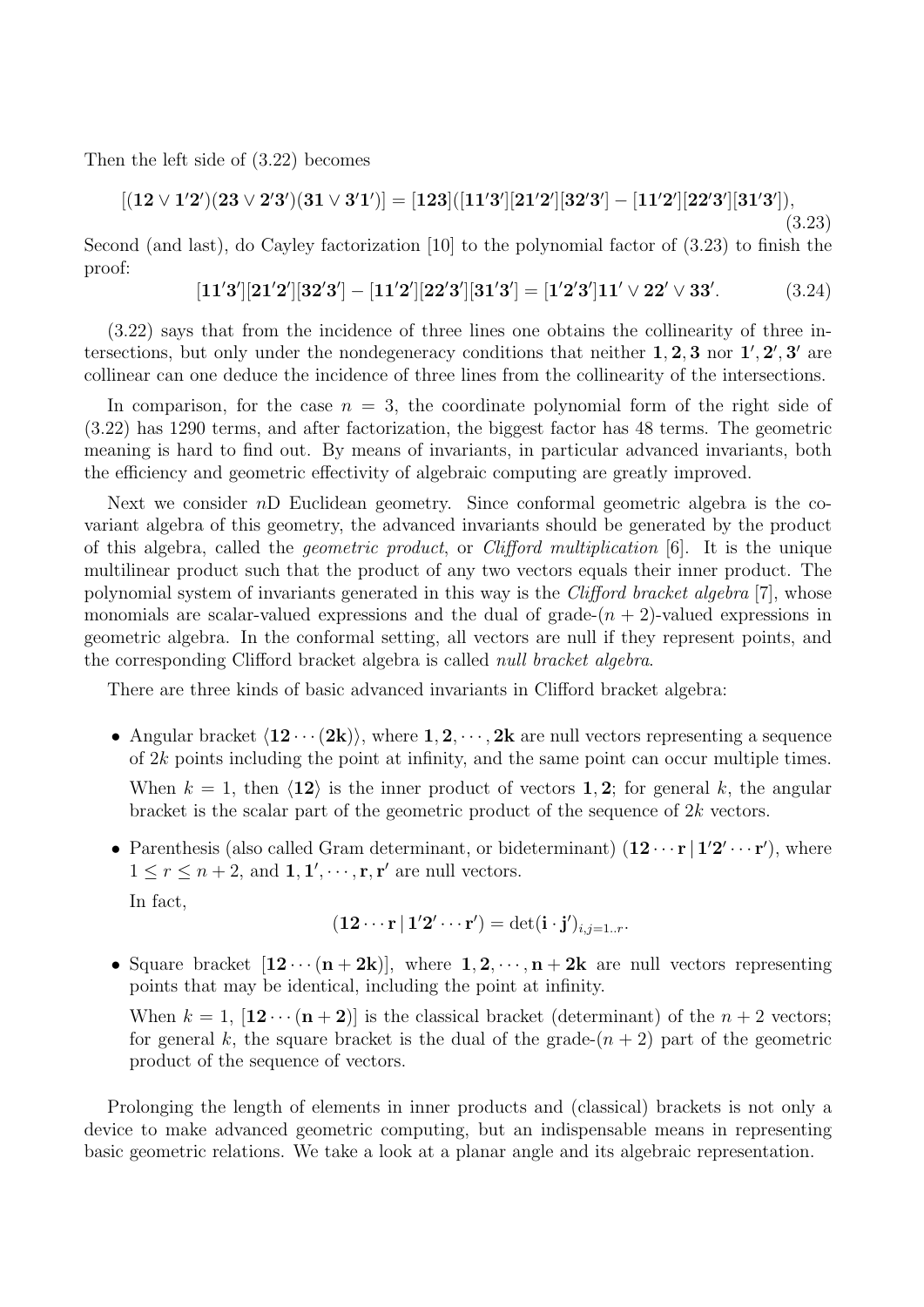An oriented angle is just a 2D rotation.  $\angle 123$  can be represented by three points: the vertex 2, a point 1 on the initial ray, and a point 3 on the terminal ray. Generally it is not required that 1, 3 be equi-distant from 2. The following are plain facts about planar angles:

- The angle itself is transcendental with respect to the coordinates of the three points.
- The sine and cosine of the angle is irrational with respect to the coordinates. However, when multiplied by the lengths of the two edges, they become polynomials of the coordinates, which are the inner product and outer product of the two edge vectors.
- For 2D geometry, the tangent function of the angle is a rational function of the coordinates. It describes the angle accurately up to  $k\pi$ .

Without resorting to inequalities, any algebraic description of an angle is accurate only up to  $k\pi$ . The equivalent classes of planar angles modulo  $\pi$  are called full-angles [1], [18].

Let  $\angle 123, \angle 1'2'3'$  be two full angles. They are equal if and only if  $\tan \angle 123 = \tan \angle 1'2'3'$ . In the conformal setting, the ratio of the square bracket and angular bracket of the sequence e212' is exactly tan  $\angle 212'$ . So  $\angle 123 = \angle 1'2'3'$  if and only if

$$
\frac{\text{[e123]}}{\text{\langle e123 \rangle}} = \frac{\text{[e1'2'3']}}{\text{\langle e1'2'3' \rangle}},\tag{3.25}
$$

i.e.,

$$
[e123]\langle e1'2'3'\rangle - \langle e123\rangle [e1'2'3'] = 0.
$$
\n(3.26)

The left side of  $(3.26)$  equals half of  $[e123e3'2'1']$ . It is the rational representation of the sine of the difference of the two angles. So the two full-angles are equal if and only if

$$
[e123e3'2'1'] = 0. \t(3.27)
$$

One sees immediately that the long bracket  $[e123e3'2'1']$  is needed to represent the trigonometric functions of the difference of two angles, and hence the equality of two full-angles. Indeed, we have the following geometric explanation of the square and angular brackets in the conformal model for 2D Euclidean geometry [5]: For affine points in the plane,

$$
\langle 1234 \rangle = -\frac{d_{12}d_{23}d_{34}d_{41}}{2}\cos\angle(\overline{123}, \overline{134}),
$$
  
\n
$$
[1234] = -\frac{d_{12}d_{23}d_{34}d_{41}}{2}\sin\angle(\overline{123}, \overline{134}),
$$
  
\n
$$
\langle 123456 \rangle = -\frac{d_{12}d_{23}d_{34}d_{45}d_{56}d_{61}}{2}\cos(\angle(\overline{123}, \overline{134}) + \angle(\overline{145}, \overline{156})),
$$
  
\n
$$
[123456] = -\frac{d_{12}d_{23}d_{34}d_{45}d_{56}d_{61}}{2}\sin(\angle(\overline{123}, \overline{134}) + \angle(\overline{145}, \overline{156})),
$$
  
\n
$$
(3.28)
$$

and for the general case,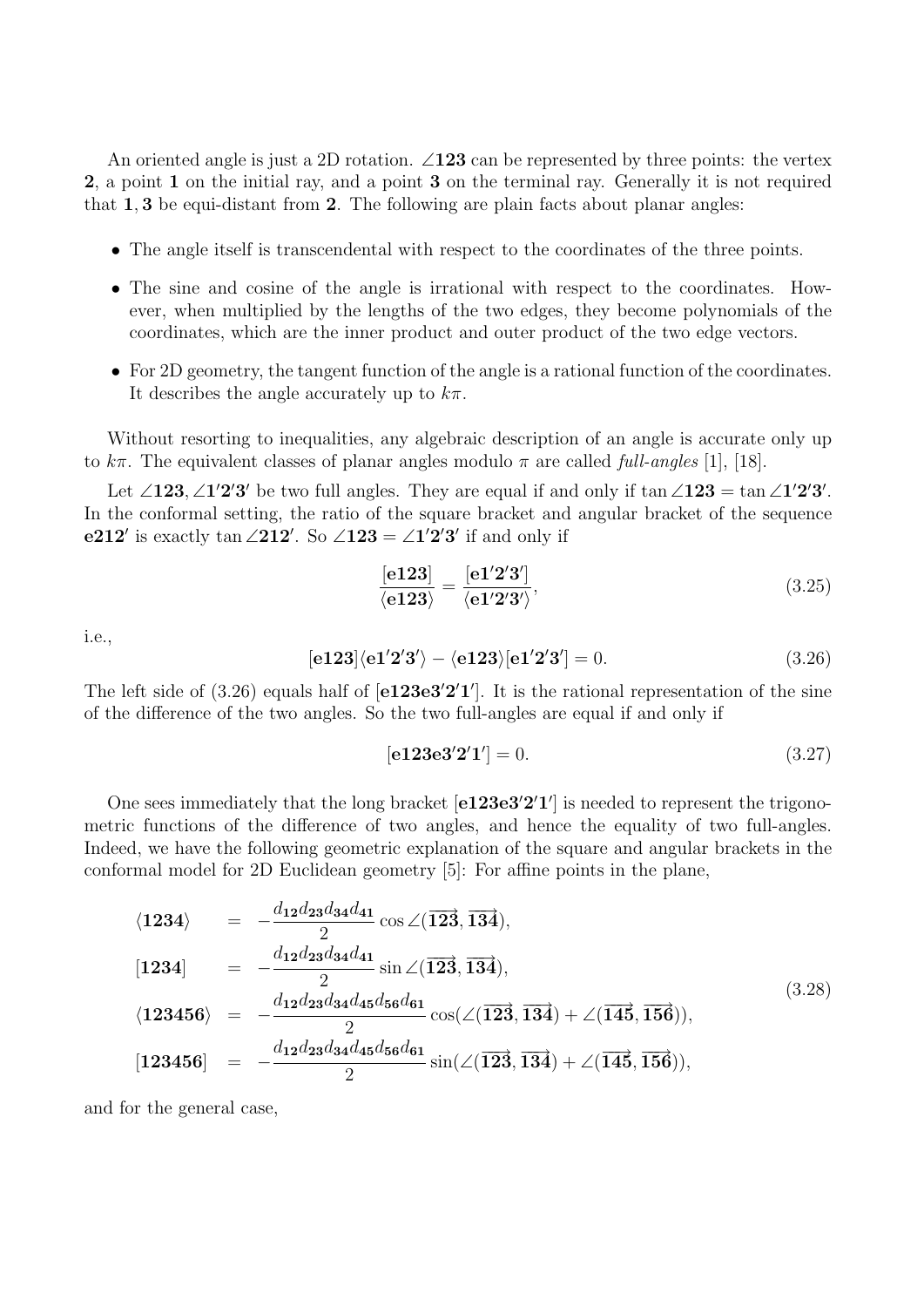$$
\langle \mathbf{i}_1 \mathbf{i}_2 \cdots \mathbf{i}_{2l+2} \rangle = -\frac{d_{\mathbf{i}_1 \mathbf{i}_2} d_{\mathbf{i}_2 \mathbf{i}_3} \cdots d_{\mathbf{i}_{2l+1} \mathbf{i}_{2l+2}} d_{\mathbf{i}_{2l+2} \mathbf{i}_1}}{2} \cos(\angle(\overline{\mathbf{i}_1 \mathbf{i}_2 \mathbf{i}_3}, \overline{\mathbf{i}_1 \mathbf{i}_3 \mathbf{i}_4})
$$
  
+  $\angle(\overline{\mathbf{i}_1 \mathbf{i}_4 \mathbf{i}_5}, \overline{\mathbf{i}_1 \mathbf{i}_5 \mathbf{i}_6}) + \cdots + \angle(\overline{\mathbf{i}_1 \mathbf{i}_{2l} \mathbf{i}_{2l+1}}, \overline{\mathbf{i}_1 \mathbf{i}_{2l+1} \mathbf{i}_{2l+2}}));$   

$$
[\mathbf{i}_1 \mathbf{i}_2 \cdots \mathbf{i}_{2l+2}] = -\frac{d_{\mathbf{i}_1 \mathbf{i}_2} d_{\mathbf{i}_2 \mathbf{i}_3} \cdots d_{\mathbf{i}_{2l+1} \mathbf{i}_{2l+2}} d_{\mathbf{i}_{2l+2} \mathbf{i}_1}}{2} \sin(\angle(\overline{\mathbf{i}_1 \mathbf{i}_2 \mathbf{i}_3}, \overline{\mathbf{i}_1 \mathbf{i}_3 \mathbf{i}_4})
$$
  
+  $\angle(\overline{\mathbf{i}_1 \mathbf{i}_4 \mathbf{i}_5}, \overline{\mathbf{i}_1 \mathbf{i}_5 \mathbf{i}_6}) + \cdots + \angle(\overline{\mathbf{i}_1 \mathbf{i}_{2l} \mathbf{i}_{2l+1}}, \overline{\mathbf{i}_1 \mathbf{i}_{2l+1} \mathbf{i}_{2l+2}})).$  (3.29)

Here  $\overline{123}$  denotes the oriented circle through points 1, 2, 3, and  $\angle(\overline{123}, \overline{134})$  is the angle of rotation from the tangent direction of oriented circle 123 to the tangent direction of oriented circle  $134$  at their intersection.

Below we raise an example of automated discovering of new geometric theorem to show the essential role played by the long brackets. The scenario is as follows: for a geometric theorem, if after one or several of its hypotheses are removed, the conclusion can be written as  $f = 0$ in which  $f$  is a monomial in a suitable invariant algebra, then a new theorem is obtained, called the geometric *completion* of the original theorem [4]. If furthermore f is expanded as a polynomial in an invariant algebra such that each term contains a factor  $g_i$  with the property that  $g_i = 0$  represents one of the removed hypotheses, and every removed hypothesis occurs once and only once as a factor in the expansion of  $f$ , this expansion is a geometric *decomposition* of the original theorem. When only one hypothesis is removed, a geometric completion is the same with a geometric decomposition, and we call it geometric factorization [9].

Geometric decomposition is to explore the quantitative and geometric dependency of the conclusion of a theorem on its hypotheses. Geometric completion is to generalize an existing theorem by reducing its hypotheses. In the following example, geometric completion is found out first, then geometric decomposition is obtained by expansion. The original theorem is very easy (Figure 2a):

In the plane two circles intersect at points  $1, 1'$  respectively. Draw two secant lines through them, which intersect the two circles at points 2, 3 and  $2', 3'$  respectively, then  $22'/33'$ .



Figure 2: (a): The original theorem; (b): Two hypotheses are removed.

Now we keep only circle  $131'3'$  and line  $1'2'3'$ . The new configuration (Figure 2b) has two constraints: cocircularity  $[121'2'] = 0$  in the homogeneous model, and collinearity  $[e123] = 0$ in the same model. The conclusion of the original theorem is the parallelity of two lines:  $[e22'e33'] = 0.$ 

The new configuration can be constructed as follows: let  $1, 2, 3, 1', 2'$  be free points in the plane, let  $3'$  be the intersection of line  $1'2'$  and circle  $131'$  other than  $1'$ .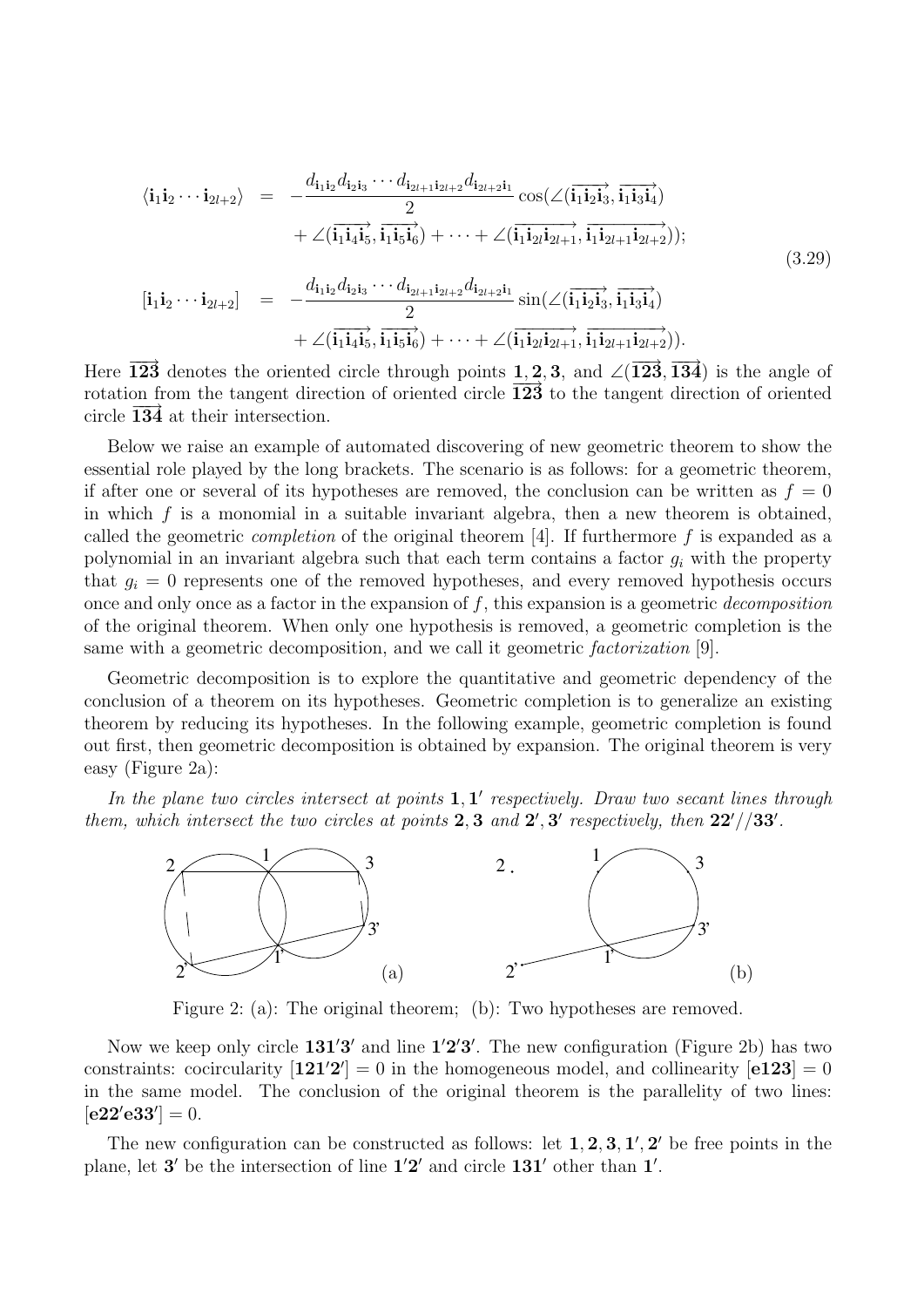Point 3' has the following expression:

$$
3' = 1'13 \cap 1'e2' = -e \cdot 2'[e131'][131'2']1' + \frac{1}{2}[1'131'e2'][131'2']e + [e131']2').
$$
 (3.30)

Substitute it into  $[e22'e33']$ , expand and simplify, see if the two missing hypotheses show up:

$$
[e22'e33'] = -e \cdot 2'[e131'][131'2'][e22'e31'] + \frac{1}{2}[1'131'e2'][e131'][e22'e32']
$$
  
\n
$$
= e \cdot 2'[e131'](-[131'2'][e22'e31'] + [e232'][1'131'e2'])
$$
  
\n
$$
= 2(e \cdot 2')[e131'][e \cdot 3[e21'2'][131'2'] + 1' \cdot 2'[e131'][e232'])
$$
  
\n
$$
= e \cdot 2'[e131'][e31'2'][e311'2'2].
$$
\n(3.31)

The second and third steps of (3.31) are expansions of long brackets according to their definition, the last step is a factorization based on the following syzygy in null bracket algebra:

$$
2 \cdot 3[122'3'][31'2'3'] + 2' \cdot 3'[1233'][231'2'] = -\frac{1}{2}[1231'2'3'][232'3'].
$$
 (3.32)

The result is not what we expected. The two brackets  $[e123]$  and  $[121'2']$  representing the two missing hypotheses are not in the last line of (3.31). If we expand the long bracket  $[e311'2'2]$ , then we get the shortest expansion that is composed of six terms, with only two terms containing the missing brackets:

$$
[\mathbf{e311'2'2}] = \mathbf{e} \cdot 3[121'2'] + \mathbf{e} \cdot 1[231'2'] + 1 \cdot 3[\mathbf{e21'2'}] + 1' \cdot 2'[\mathbf{e123}] + 2 \cdot 1'[\mathbf{e132'}] - 2 \cdot 2'[\mathbf{e131'}].
$$
\n(3.33)

At this stage we need the *rational expansion* of the long bracket instead of the polynomial expansion. The following rational expansion has two terms, each contains a missing bracket:

$$
\frac{1}{2}[\mathbf{e311'2'2}] = \frac{1 \cdot 3[\mathbf{e232'}][121'2'] - 2 \cdot 2'[\mathbf{e123}][131'2']}{[1232']}. \tag{3.34}
$$

It seems that all computing is finished by now. Hold on, in (3.31) the left side of the first line contains a vector variable 3', which disappears in the last line, so this is not a strict equality, but an equality in which the two sides differ by an arbitrary nonzero scale. We need to fill out this blank.

To get a strict equality, 3' should not occur on the left side. Since it has already occurred once, we need to divide the left side by a monomial linear with respect to  $3'$ , and follow the same computing procedure to eliminate 3' from it. This procedure is called *homogenization*.

The simplest monomial with the required property is  $e \cdot 3'$ , which is nonzero as long as  $3'$  is a point. Eliminating  $3'$  from  $e \cdot 3'$  using (3.30), we get

$$
e \cdot 3' = (e \cdot 2')(1' \cdot 2')[e131']^{2}.
$$
\n(3.35)

Then

$$
\frac{[\text{e}22'\text{e}33']}{\text{e} \cdot 3'} = \frac{[\text{e}31'2'][\text{e}311'2'2]}{1' \cdot 2'[131']}. \tag{3.36}
$$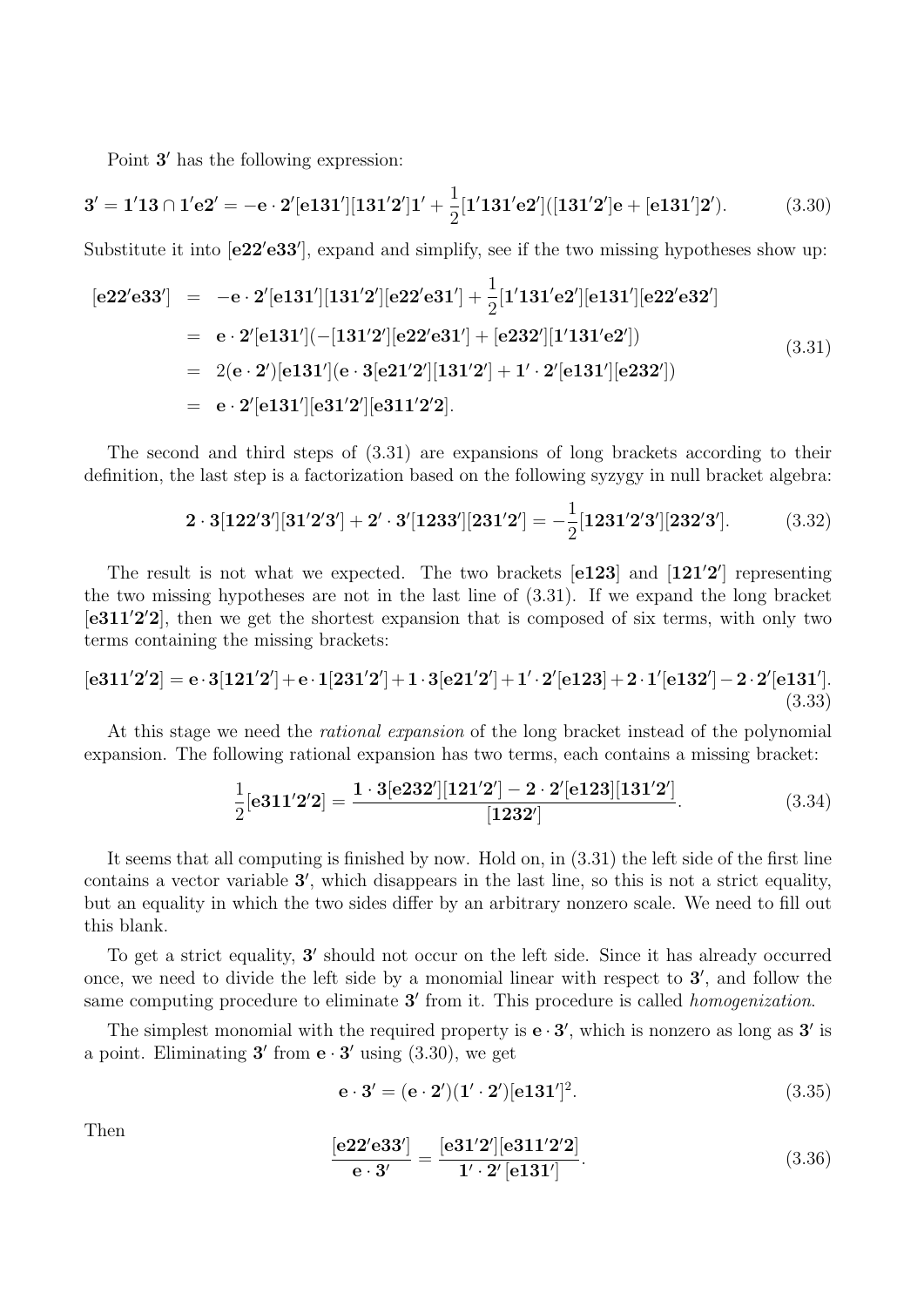$(3.36)$  is the geometric completion of the original theorem under the constraints that  $1, 3, 1', 3'$ are cocircular and  $1', 2', 3'$  are collinear. The geometric decomposition is derived from  $(3.36)$ by rational expansion (3.34):

$$
\frac{[\text{e}22'\text{e}33']}{2\,\text{e}\cdot3'} = \frac{1\cdot 3[\text{e}232'][\text{e}31'2']}{1'\cdot 2'[\text{e}131'][1232']}[121'2'] - \frac{2\cdot 2'[131'2'][\text{e}31'2']}{1'\cdot 2'[\text{e}131'][1232']}[1232]
$$
(3.37)

The geometric meaning of (3.36) is immediate from its components. It says

$$
\overrightarrow{22'} \wedge \overrightarrow{33'} = \frac{2 \, S_{21'2'} S_{31'2'} \sin(\angle(\overrightarrow{31}, \overrightarrow{11'}) + \angle(\overrightarrow{1'2'}, \overrightarrow{2'2}))}{d_{1'2'}^2}.
$$
\n(3.38)

Here  $\overrightarrow{22'} \wedge \overrightarrow{33'}$  is the signed length of the vector product of vectors  $\overrightarrow{22'}$ ,  $\overrightarrow{33'}$  with respect to the unit normal of the (oriented) plane.

### 4 Conclusion

To alleviate the heavy task of algebraic manipulation for geometric meaningful results, invariants are introduced into geometric computation. In algebraic algebraic representation of geometric relations, advanced invariants and rational invariants occur naturally. On this paper, a hierarchy framework of invariant algebras is constructed using Grassmann-Cayley algebra and conformal geometric algebra. Basic properties of this framework are discussed, with examples illustrating the advantages in algebraic description and computation of geometric problems.

In classical invariant theory, the guideline of computing is to transform a monomial into a "more standard" form which is usually a polynomial. This often incurs middle expression swell. In Cayley bracket algebra and Clifford bracket algebra, we employ the idea of localized computing, and control the size of the expressions at every minimum step [8]. We do not have enough space left in this paper to further explore this idea and its magic effect in simplifying invariant computation, so we confer to [8] for reference.

Acknowledgement. This paper is supported partially by NSFC Grant 10471143 and GKBRSF Project 2004CB318001.

#### References

- [1]. Chou, S.-C., Gao, X.-S. and Zhang, J.-Z. Machine Proofs in Geometry. World Scientific, Singapore, 1994
- [2]. Li, H. Conformal geometric algebra a new framework for computational geometry. Journal of Computer-Aided Design and Computer Graphics 2005. 17(11): 2383-2393 (in Chinese)
- [3]. Li, H. Conformal geometric algebra for motion and shape description. Journal of Computer Aided Design and Computer Graphics 2006. 18(7): 895-901 (in Chinese)